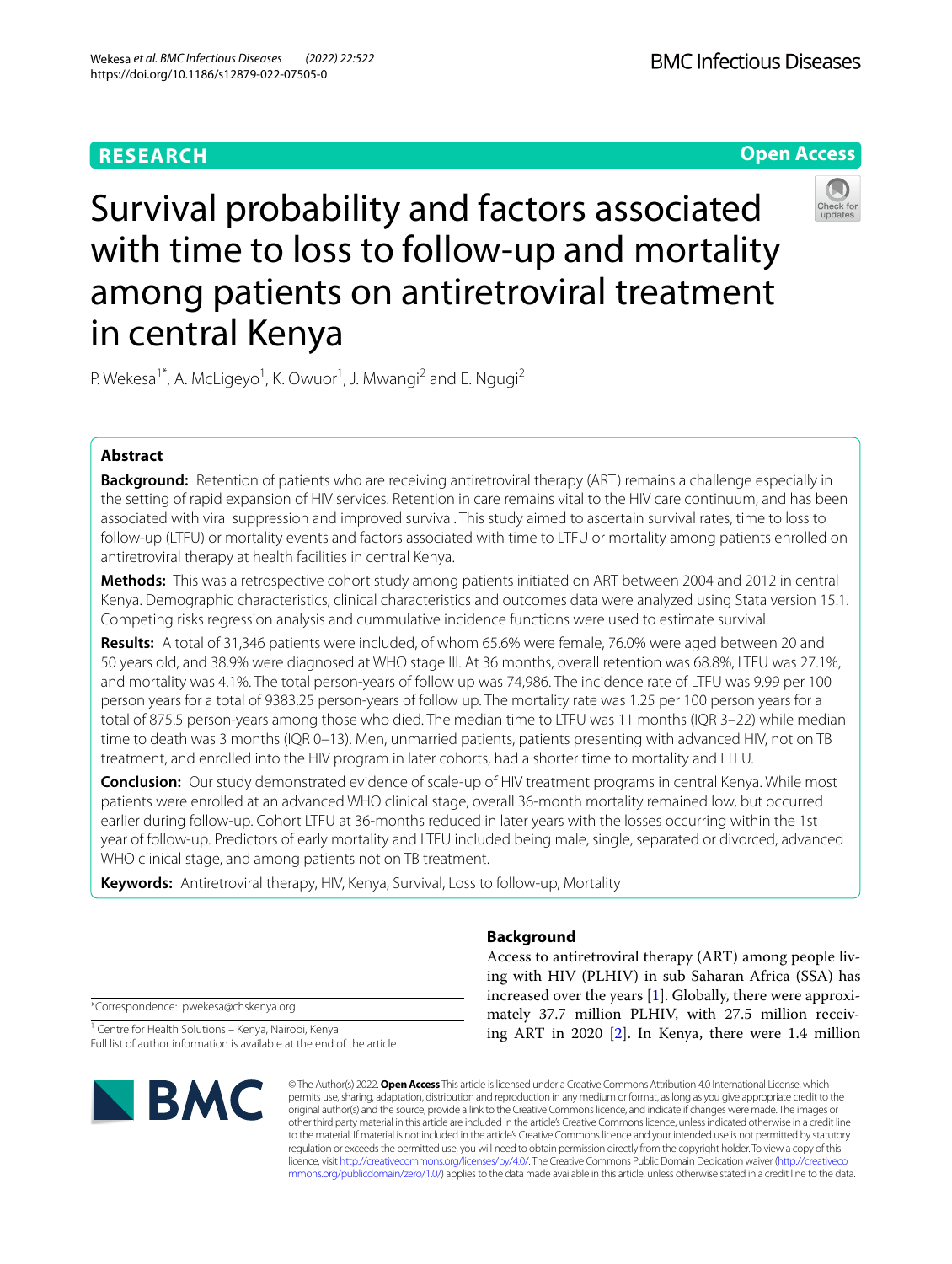PLHIV with an estimated 86% receiving antiretroviral therapy in 2020, following signifcant progress refected in a 53% reduction in new infections and a 63% reduction in AIDS-related mortality from 2010 [\[2](#page-8-1), [3](#page-8-2)]. Majority of patients receiving HIV treatment services in Kenya are reported to be women, receiving treatment regimens that have evolved from the initial nucleoside reverse transcriptase inhibitor based backbone to the current optimized integrase inhibitor-based regimens per national guidelines [[4–](#page-8-3)[7\]](#page-8-4). However, retention of patients on life-long ART remains an implementation challenge [\[8](#page-8-5)]. Retention at 36 months of follow-up have been reported as 64.4% in Zimbabwe, at 55.4% and 68.6% in Kenya and 65.0% in Africa [\[9](#page-8-6)–[12\]](#page-8-7).

Retention in care (RIC) remains vital to the HIV care continuum, and has been associated with viral suppression and improved survival. Low retention rates during treatment is predominantly a result of loss to follow-up (LTFU) in HIV programs within sub-Saharan Africa (SSA) [[13,](#page-8-8) [14\]](#page-8-9). Findings from a systematic review reported LTFU rates of 22.6%, 25.0% and 29.5% at 12, 24 and 36 months respectively for cohorts from countries within SSA [[10\]](#page-8-10). A study in South Africa reported an incidence rate of LTFU of 10.3 per 100 person-years in the 1st year on ART and increased to 40.5 per 100 person-years in the 8th year of ART  $[15]$ . This contrasts with LTFU incidence rates reported in developed countries at 4.2 per 100 person-years reported among ART experienced participants by the AIDS Clinical Trials Group (ACTG) Longitudinal Linked Randomized Trials (ALLRT) prospective cohort of 4630 participants [[16](#page-8-12)] and, 3.5 per 100 person years among 1007 patients in France between 1997 to 2006 [\[17\]](#page-8-13).

Conversely, the incidence rate for mortality reported in developing countries has been lower compared to that of LTFU. A study conducted in Asia reported a mortality incidence rate of 1.34 per 100 person-years among 8305 patients with over 26,217 person-years of follow-up [[18](#page-8-14)] while a study conducted in Ethiopia reported a mortality incidence of 1.75 per 100 person-years [\[19\]](#page-8-15).

Few studies in Kenya have focused on the survival analysis of patients on follow-up after ART initiation. Further, little data exists regarding the factors associated with time to LTFU and time to mortality. We conducted this analysis to investigate survival probability, time to LTFU and mortality as well as factors associated with time to survival among ART patients on follow-up in Kenya.

#### **Methods**

## **Study setting and period**

Centre for Health Solutions—Kenya (CHS), supported HIV Care and Treatment services in fve counties in central Kenya. HIV care and treatment services were decentralized to sub county hospitals and health centers to increase the number of people living with HIV (PLHIV) accessing health services. Services are provided in comprehensive care clinics through a multidisciplinary team composed of clinical officers, nurses, data clerks, peer educators, nutritionists, social workers, pharmacists, pharmaceutical technologists, and laboratory technologists. All health facilities offered a standard package of care that included provider initiated testing and counselling (PITC), same day enrolment into the HIV clinic, patient education and counselling, baseline CD4 count testing, ART initiation for eligible patients, treatment monitoring, structured follow-up appointments per national guidelines, comorbidity management, as well as adherence and retention support. All HIV services were offered in an integrated model that combined all services required by the patient in a one-stop-shop approach.

#### **Study design, population and sample**

This was a retrospective cohort analysis of all patients initiating ART between 2004 and 2012 at 104 CHS supported ART and PMTCT clinics in the fve counties (101 government owned and 3 private owned). The number of health facilities with data included in the study per county were 36 in Nyeri, 33 in Muranga, 26 in Kiambu, 7 in Nyandarua, and 2 in Laikipia. A total of 31,346 clients were included in the sample.

## **Data sources**

The data were extracted from Comprehensive Patient Application Database (CPAD), an electronic medical record system (EMR). The Ministry of Health's (MOH) paper-based Comprehensive Care Clinic Patient Card (MOH 257) was used to record patient data during clinic visits. Data clerks based at health facilities entered this longitudinal patient-level data into the EMR, which was updated at every clinic visit. Data quality assurance activities were conducted by CHS monitoring and evaluation officers at least every 3 months to ensure data quality was acceptable.

# **Outcomes and variables**

Treatment outcomes were assessed at 36 months of follow-up. The outcomes of interest were retention, LTFU, and mortality. Retention was defned as alive and actively engaged in HIV care during the follow-up period. Loss to follow-up was defned as having missed a clinic attendance for 90 days or more consecutively per PEPFAR and Kenya national ART outcome monitoring guidelines. Mortality status was determined from existing documentation in the patient's records. Patients who were still in the program were censored at 36 months. For the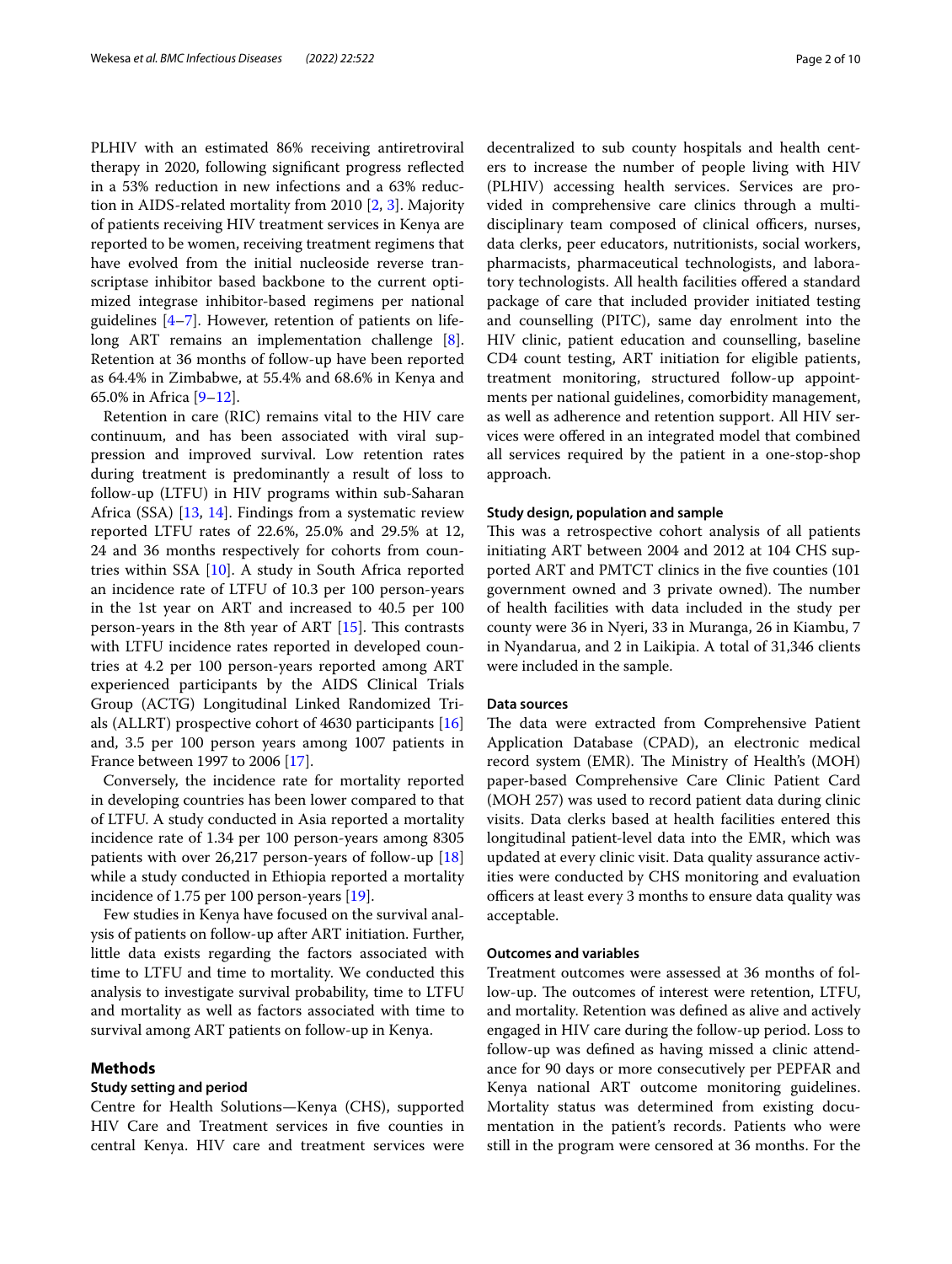patients who either died or were lost to follow up, the actual time in months from initiation of treatment to the time of event of interest was recorded. Survival time was calculated for both time to death and time to LTFU. Data were abstracted from an electronic database with treatment cohorts being the comparison groups of interest. Baseline variables considered for inclusion in the models were age, sex, marital status, regimen started, WHO stage at start of ART, and TB status at enrollment visit.

# **Ethics**

Ethical approval was obtained before the start of the study. Local ethical approval was obtained from the Kenyatta National Hospital and University of Nairobi institutional review board (P339/06/2013). The protocol was also reviewed by the Associate Director of Science, Center for Global Health at the US Centers for Disease Control and Prevention (CDC) in line with human research protection procedures and was determined to be research, but CDC investigators did not interact with human subjects or have access to identifable data for research purposes. Anonymity and confdentiality of data was strictly maintained. This was a retrospective study, therefore consent from study participants was waived by the Kenyatta National Hospital and University of Nairobi institutional review board. All the study procedures were done in conformity with Kenya Government, Ministry of Health, CDC, and local IRB guidelines and regulations.

## **Data analysis**

Patient data were descriptively presented using counts (percentages) and medians (interquartile range) as appropriate. Given the importance of each main outcome (i.e. LTFU and Mortality) for this study we conducted separate competing risks regression analyses based on Fine and Gray's proportional sub-distribution hazards model [[50\]](#page-9-0). To assess for factors associated with time to LTFU, the mortality outcome was regarded as a competing event since patients who died were no longer at risk of LTFU. A separate model was ft to assess for factors associated with time to mortality, where LTFU outcome was regarded as a competing event since they were assumed to be no longer at risk of mortality in this patient cohort. For competing-risks analysis, a Kaplan–Meier curve was inadequate because it fails to acknowledge that the competing event (death or LTFU) may never occur. In reality, the probability of death or LTFU after time zero is not equal to 1. Kaplan–Meier calculation does not take into account dependence between competing events of death and LTFU which is rectifed by competing risks regression analysis [\[20,](#page-8-16) [21\]](#page-8-17). All variables collected (age, sex, marital status, regimen, WHO stage and TB status) were included a priori in the multivariable model.

We presented cumulative incidence function (CIF) plots and reported sub-distribution hazard ratios (SHR) and respective 95% confdence intervals (CI) for each main outcome. The incidence rates of death and LTFU were reported per 100 person-years and respective 95% CI. Multivariable models used complete case analysis given the number of observations and proportions of missing data which were approximately 10% or less. Analyses were done using Stata version 15.1 (StataCorp. 2017. Stata Statistical Software: Release 15. College Station, TX: StataCorp LLC).

## **Results**

# **Patient characteristics**

A total of 31,346 patients were included in the study with their characteristics shown in Table [1](#page-3-0). More than half were women  $(65.6%)$  and  $45.9%$  were married. The majority of patients were aged between 36–50 years (39.6%) and 20–35 years (37.1%). Half of the patients were on a stavudine-based (D4T) ART regimen (50.8%) and 3.9% were on tuberculosis (TB) treatment for TB/HIV coinfection at enrollment. Majority were classifed as WHO Stage III/IV (45.7%) and Stage II (35.9%).

## **Outcomes**

Overall retention was 68.8%, LTFU was 27.1%, and mortality was  $4.1\%$  at 36-months as shown in Table [1.](#page-3-0) There were signifcant diferences in the outcome by age, sex, marital status, regimen, WHO stage, TB status, and ART cohort (all p values<0.001). At 36 months, the proportion of patients retained on ART ranged from 74.0% in 2006 to 63.5% in 2012. Loss-to-follow up was highest in 2012 (34.3%) and lowest in 2009 (24.2%). Mortality at 36 months of follow-up was highest in the 2008 ART cohort (5.6%) and lowest in the 2004 ART cohort (1.9%) as shown in Table [2](#page-4-0).

The total person years of follow up was 74,986. The incidence rate (per 100 person-years) of LTFU was 9.99 (95% CI 9.77–10.22) for a total of 9383.25 person-years of follow up. The mortality rate (per 100 person-years) was 1.25 (95% CI 1.17–1.33) for a total of 875.5 person-years among those who died. The median time to LTFU was 11 months (IQR 3–22) while median time to death was 3 months (IQR 0–13).

# **Factors associated with time to mortality over 36 months of follow‑up**

Factors associated with time to mortality on multivariable analysis included age, sex, marital status, WHO stage, TB status, and the year of cohort enrolment. There was a two times higher risk of mortality among those aged 51 years or more at enrolment  $(aSHR=2.40$ [95% CI 1.32–4.34],  $p=0.004$ ). Men were more likely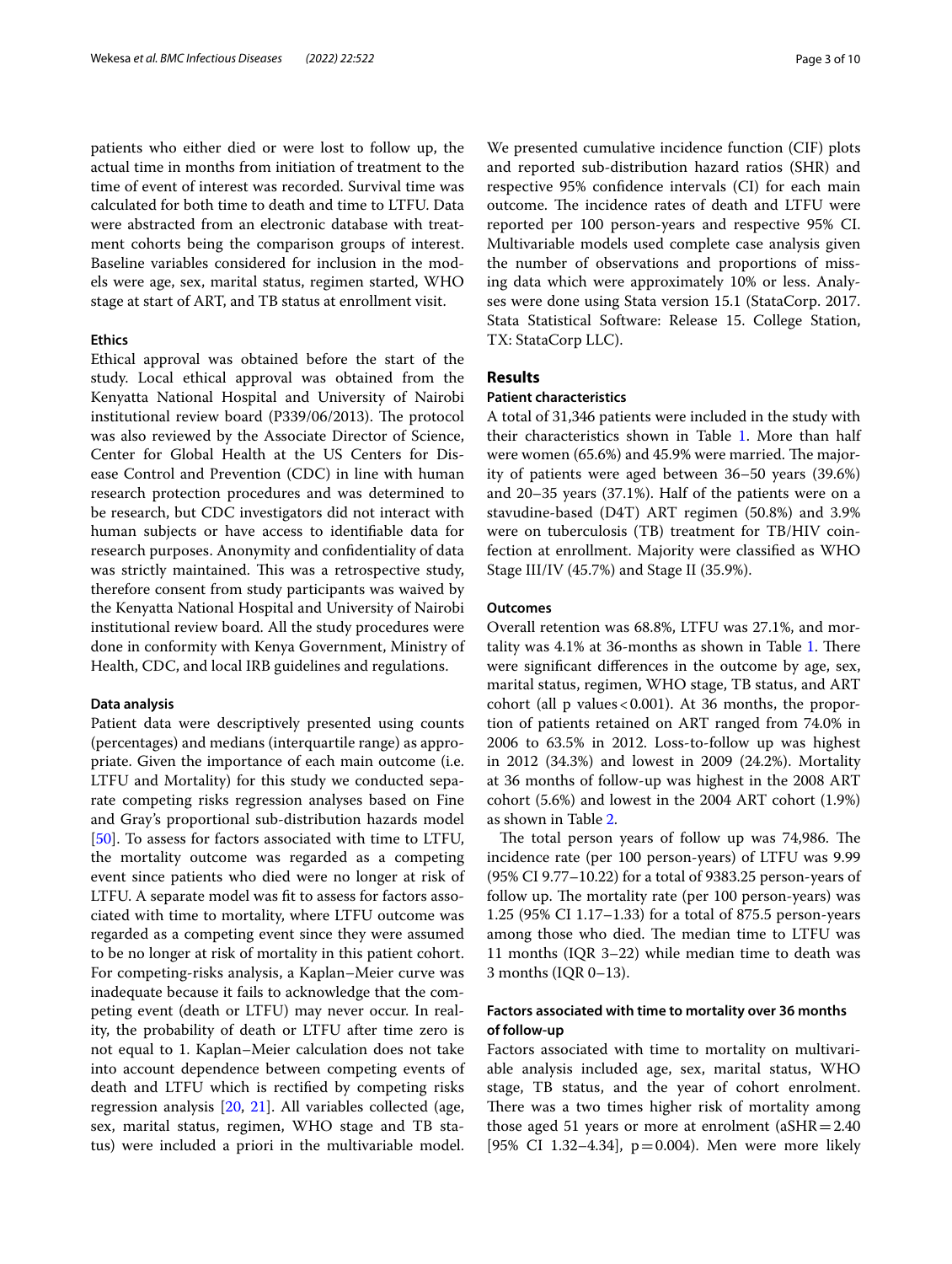| <b>Participant characteristics</b>       | <b>Total</b>   | Retained      | <b>LTFU</b> | Dead       | p value |
|------------------------------------------|----------------|---------------|-------------|------------|---------|
| n (%)                                    | 31,346 (100.0) | 21,576 (68.8) | 8495 (27.1) | 1275 (4.1) |         |
|                                          | n (%)          | n (%)         | n (%)       | n (%)      |         |
| Age at enrollment $(N = 31,346)$         |                |               |             |            | < 0.001 |
| $0 - 4$                                  | 1533 (4.9)     | 1078 (5.0)    | 417 (4.9)   | 38(3.0)    |         |
| $5 - 9$                                  | 1466 (4.7)     | 1100(5.1)     | 323 (3.8)   | 43(3.4)    |         |
| $10 - 14$                                | 842 (2.7)      | 621 (2.9)     | 189(2.2)    | 32(2.5)    |         |
| $15 - 19$                                | 500(1.6)       | 342 (1.6)     | 147(1.7)    | 11(0.9)    |         |
| $20 - 35$                                | 11,630 (37.1)  | 7534 (34.9)   | 3659 (43.1) | 437 (34.3) |         |
| $36 - 50$                                | 12,422 (39.6)  | 8822 (40.9)   | 3061 (36.0) | 539 (42.3) |         |
| 51 and above                             | 2953 (9.4)     | 2079 (9.6)    | 699 (8.2)   | 175 (13.7) |         |
| Sex, (n = 31,346)                        |                |               |             |            | < 0.001 |
| Male                                     | 10,791 (34.4)  | 7208 (33.4)   | 3002 (35.3) | 581 (45.6) |         |
| Female                                   | 20,555 (65.6)  | 14,368 (66.6) | 5493 (64.7) | 694 (54.4) |         |
| Marital status (n = 27,497)              |                |               |             |            | < 0.001 |
| Single                                   | 6964 (25.3)    | 4641 (24.4)   | 1973 (27.0) | 350 (30.9) |         |
| Married                                  | 12,622 (45.9)  | 9045 (47.5)   | 3144 (43.0) | 433 (38.3) |         |
| Divorced                                 | 4554 (16.6)    | 2949 (15.5)   | 1402 (19.2) | 203 (17.9) |         |
| Widowed                                  | 3357 (12.2)    | 2421 (12.7)   | 790 (10.8)  | 146 (12.9) |         |
| Regimen (n = 29,192)                     |                |               |             |            | < 0.001 |
| D4T                                      | 14,823 (50.8)  | 9861 (48.6)   | 4200 (54.3) | 762 (64.1) |         |
| AZT                                      | 6363 (21.8)    | 4642 (22.9)   | 1508 (19.5) | 213 (17.9) |         |
| <b>TDF</b>                               | 6578 (22.5)    | 4764 (23.5)   | 1631(21.1)  | 183 (15.4) |         |
| ABC                                      | 1428 (4.9)     | 1007 (5.0)    | 391 (5.1)   | 30(2.5)    |         |
| WHO stage at enrollment ( $n = 29,623$ ) |                |               |             |            | < 0.001 |
| Stage 1                                  | 5471 (18.5)    | 4082 (19.9)   | 1303 (16.4) | 86 (7.1)   |         |
| Stage 2                                  | 10,622 (35.9)  | 7646 (37.3)   | 2663 (33.6) | 313 (25.7) |         |
| Stage 3                                  | 11,523 (38.9)  | 7637 (37.3)   | 3261 (41.2) | 625 (51.3) |         |
| Stage 4                                  | 2007 (6.8)     | 1118(5.5)     | 695 (8.8)   | 194 (15.9) |         |
| TB status ( $n = 29,262$ )               |                |               |             |            | < 0.001 |
| No TB signs                              | 27,828 (95.1)  | 20,087 (98.7) | 6898 (88.8) | 843 (73.8) |         |
| Presumptive TB                           | 289 (1.0)      | 90(0.4)       | 124(1.6)    | 75 (6.6)   |         |
| On TB TX                                 | 1145(3.9)      | 176 (0.9)     | 745 (9.6)   | 224 (19.6) |         |
| ART cohort (n = 31,346)                  |                |               |             |            | < 0.001 |
| 2004                                     | 430 (1.4)      | 285 (1.3)     | 137(1.6)    | 8(0.6)     |         |
| 2005                                     | 1294 (4.1)     | 933 (4.3)     | 332 (3.9)   | 29(2.3)    |         |
| 2006                                     | 2800 (8.9)     | 2073 (9.6)    | 633(7.5)    | 94(7.4)    |         |
| 2007                                     | 4205 (13.4)    | 2731 (12.7)   | 1270 (14.9) | 204 (16.0) |         |
| 2008                                     | 4553 (14.5)    | 3098 (14.4)   | 1198 (14.1) | 257 (20.2) |         |
| 2009                                     | 4667 (14.9)    | 3297 (15.3)   | 1129 (13.3) | 241 (18.9) |         |
| 2010                                     | 4798 (15.3)    | 3348 (15.5)   | 1230 (14.5) | 220 (17.3) |         |
| 2011                                     | 4900 (15.6)    | 3463 (16.1)   | 1298 (15.3) | 139 (10.9) |         |
| 2012                                     | 3699 (11.8)    | 2348 (10.9)   | 1268 (14.9) | 83(6.5)    |         |

# <span id="page-3-0"></span>**Table 1** Characteristics of ART patients in central Kenya between 2004 and 2012

to have shorter time to mortality compared to females, (aSHR = 1.63 [95% CI 1.38–1.91], p < 0.001), while those who were single, divorced or widowed in that order were more likely to have shorter time to mortality compared to those who were married as shown in Table [3](#page-5-0). Mortality risk increased as the WHO stage at enrolment increased being twofold for those enrolled in WHO stage III  $(aSHR = 2.01$  [95% CI 1.50–2.68], p < 0.001) and fourfold for those enrolled in WHO stage IV (aSHR=4.21 [95% CI 2.98–5.96], p<0.001). Among patients with presumptive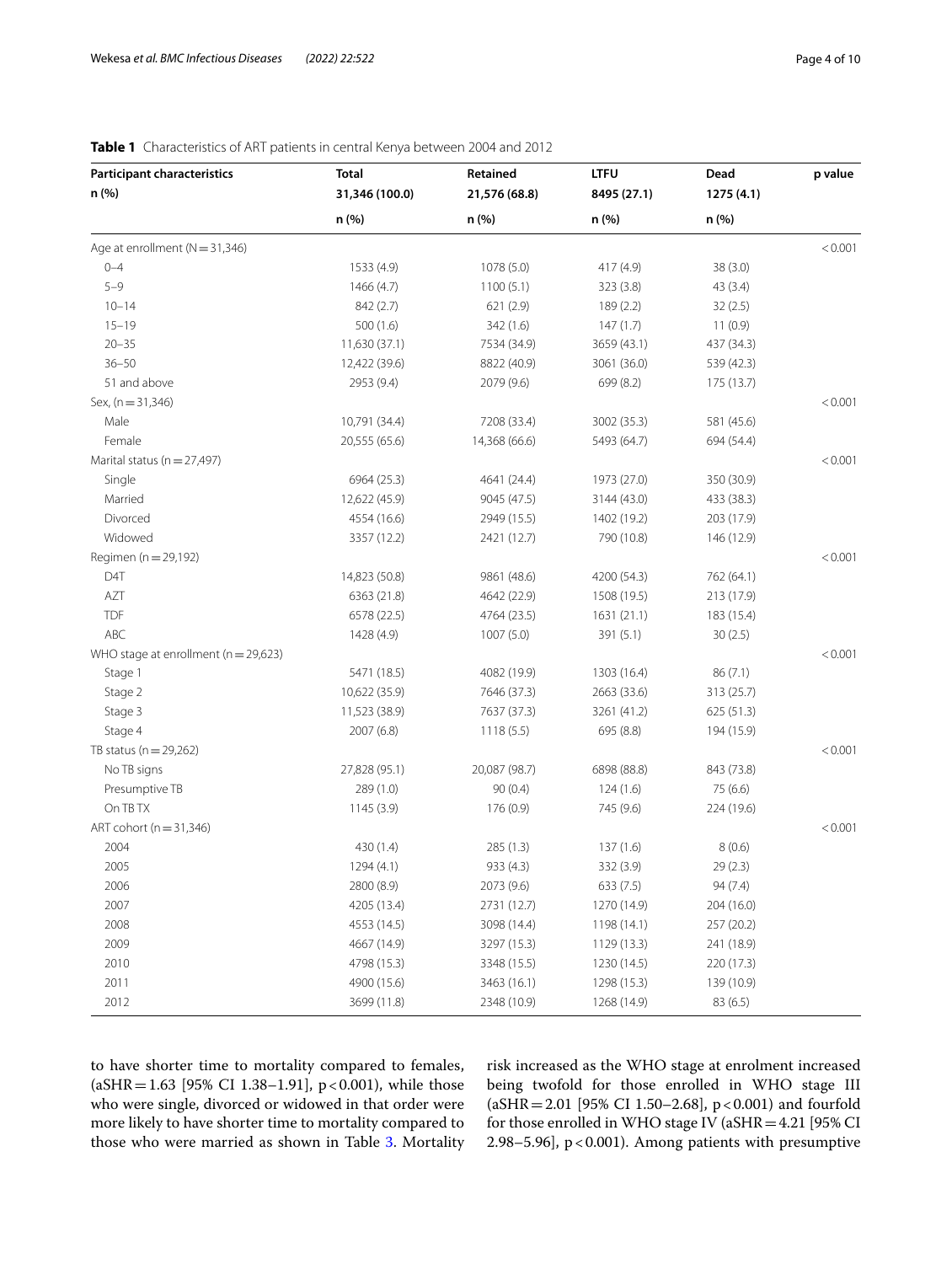| Outcome  |               | <b>ART cohort</b> |            |               |               |            |            |            |            |  |  |
|----------|---------------|-------------------|------------|---------------|---------------|------------|------------|------------|------------|--|--|
|          | 2004<br>$n\%$ | 2005<br>n%        | 2006<br>n% | 2007<br>$n\%$ | 2008<br>$n\%$ | 2009<br>n% | 2010<br>n% | 2011<br>n% | 2012<br>n% |  |  |
| Retained | 285           | 933               | 2073       | 2731          | 3098          | 3297       | 3348       | 3463       | 2348       |  |  |
|          | 66.3          | 72.1              | 74.0       | 64.9          | 68.0          | 70.6       | 69.8       | 70.7       | 63.5       |  |  |
| LTFU     | 137           | 332               | 633        | 1270          | 1198          | 1129       | 1230       | 1298       | 1268       |  |  |
|          | 31.9          | 25.7              | 22.6       | 30.2          | 26.3          | 24.2       | 25.6       | 26.5       | 34.3       |  |  |
| Dead     | 8             | 29                | 94         | 204           | 257           | 241        | 220        | 139        | 83         |  |  |
|          | 1.9           | 2.2               | 3.4        | 4.9           | 5.6           | 5.2        | 4.6        | 2.8        | 2.2        |  |  |

<span id="page-4-0"></span>**Table 2** Treatment outcomes for ART patients in central Kenya between 2004 and 2012 after 36 months of follow up

TB, there was a sixfold higher risk of shorter time to mortality (aSHR =  $6.05$  [95% CI 4.91-7.45], p < 0.001) and eightfold higher odds among those with no signs of TB at enrolment (aSHR = 8.67 [95% CI 6.22–12.1],  $p < 0.001$ ) compared to those on TB treatment as shown in Fig. [1](#page-5-1). Patients initiating ART from 2007 to 2011 had higher risk of mortality using the 2004 cohort as reference, with subdistribution hazard ratio in 2007 at (aSHR=3.20 [95% CI 1.18–8.68],  $p=0.023$  peaking in 2010 at (aSHR = 4.13) [95% CI 1.50–11.33],  $p=0.006$ ) before declining in 2011  $(aSHR = 3.00$  [95% CI 1.07–8.46], p = 0.037). The univariable sub-distribution hazard ratio trends were similar in direction.

## **Factors associated with time to LTFU**

Factors associated with time to LTFU on multivariable analysis were sex, age, marital status, initial ART regimen, WHO stage, TB status, and year of cohort enrolment. Men were more likely to have a statistically signifcant shorter time to LTFU compared to females,  $(aSHR=1.07$  [95% CI 1.01–1.14], p=0.026) as well as those aged between 20 and 35 years ( $aSHR=1.26$  [95% CI 1.03–1.55],  $p=0.024$ ). The single and divorced had a signifcantly shorter time to LTFU compared to those who were married  $(aSHR=1.18 \, [95\% \, CI \, 1.09-1.27]$ , p<0.001) and (aSHR=1.26 [95% CI 1.17–1.36], p<0.001) respectively. Using WHO Stage I as the reference group, patients with WHO Stage II ( $aSHR=1.12$  [95% CI 1.03– 1.21], p=0.006), WHO stage III (aSHR=1.21 [95% CI 1.12–1.32],  $p < 0.001$ ), and WHO stage IV (aSHR = 1.51) [95% CI 1.29–1.86], p<0.001) had a signifcantly shorter time to LTFU. Patients on stavudine based  $(aSHR=1.87)$ [95% CI 1.70–2.06], p<0.001), zidovudine based  $(aSHR=1.29$  [95% CI 1.19–1.41], p<0.001, and abacavir based (aSHR = 1.55 [95% CI 1.29–1.86], p < 0.001) regimens had a signifcantly shorter time to LTFU using TDF as reference. Patients who were presumed to have TB,  $(aSHR = 4.08 [95\% CI 3.64-4.57], p < 0.001$ , or no signs of TB, (aSHR = 1.93 [95% CI 1.50–2.49], p < 0.001), also had a statistically signifcant shorter time to LTFU compared to those who were on TB treatment. The odds of shorter time to LTFU increased with the year of enrolment from 2007 (aSHR = 1.47 [95% CI 1.08–2.00], p=0.015) peaking in 2012 (aSHR = 3.47 [95% CI 2.52–4.76],  $p < 0.001$ ) using 200[4](#page-6-0) as reference as shown in Table 4. Figure [2](#page-6-1) indicates the cumulative incidence of LTFU by WHO stage and TB status.

# **Discussion**

The majority of patients enrolled into the ART program between 2004 and 2012 were women. This reflects the national sex distribution of HIV and the awareness of HIV status among women in Kenya [\[4](#page-8-3), [22\]](#page-8-18). Majority of adult patients in this study were also married, which is similar to patient populations within other sub-Saharan African countries  $[23, 24]$  $[23, 24]$  $[23, 24]$  $[23, 24]$  $[23, 24]$ . The WHO stage at diagnosis in most patients was WHO clinical stage III during the period under study. Though proportionaly lower in our study, this is similar to fndings from a study in Ethiopia that reported upto 68.8% enrolment at an advanced WHO clinical stage [\[25\]](#page-8-21). In contrast, other studies conducted during a similar period reported diagnosis of HIV at early WHO clinical stages and at higher CD4 counts  $[26, 27]$  $[26, 27]$  $[26, 27]$  $[26, 27]$ . The absence of TB signs was high in this study. This reflects findings from the 2016 TB prevalence survey that suggested missed opportunities for TB diagnosis at health facilities in Kenya [[28\]](#page-9-3). Overall, there was growth in enrolment numbers in the period demonstrating scaleup of ART in the region.

With regards to outcomes, our study reported a 36-month retention rate of 68.8%. This was higher than that reported in a study in Zimbabwe with a 36-month retention rate of  $64.4\%$  [[9\]](#page-8-6). These findings highlight the difculties that HIV programs face in sustaining longitudinal follow-up for chronic patients. We however note that HIV treatment programs are currently implementing person-cetered interventions such as community and facility-based diferentiated service delivery (DSD)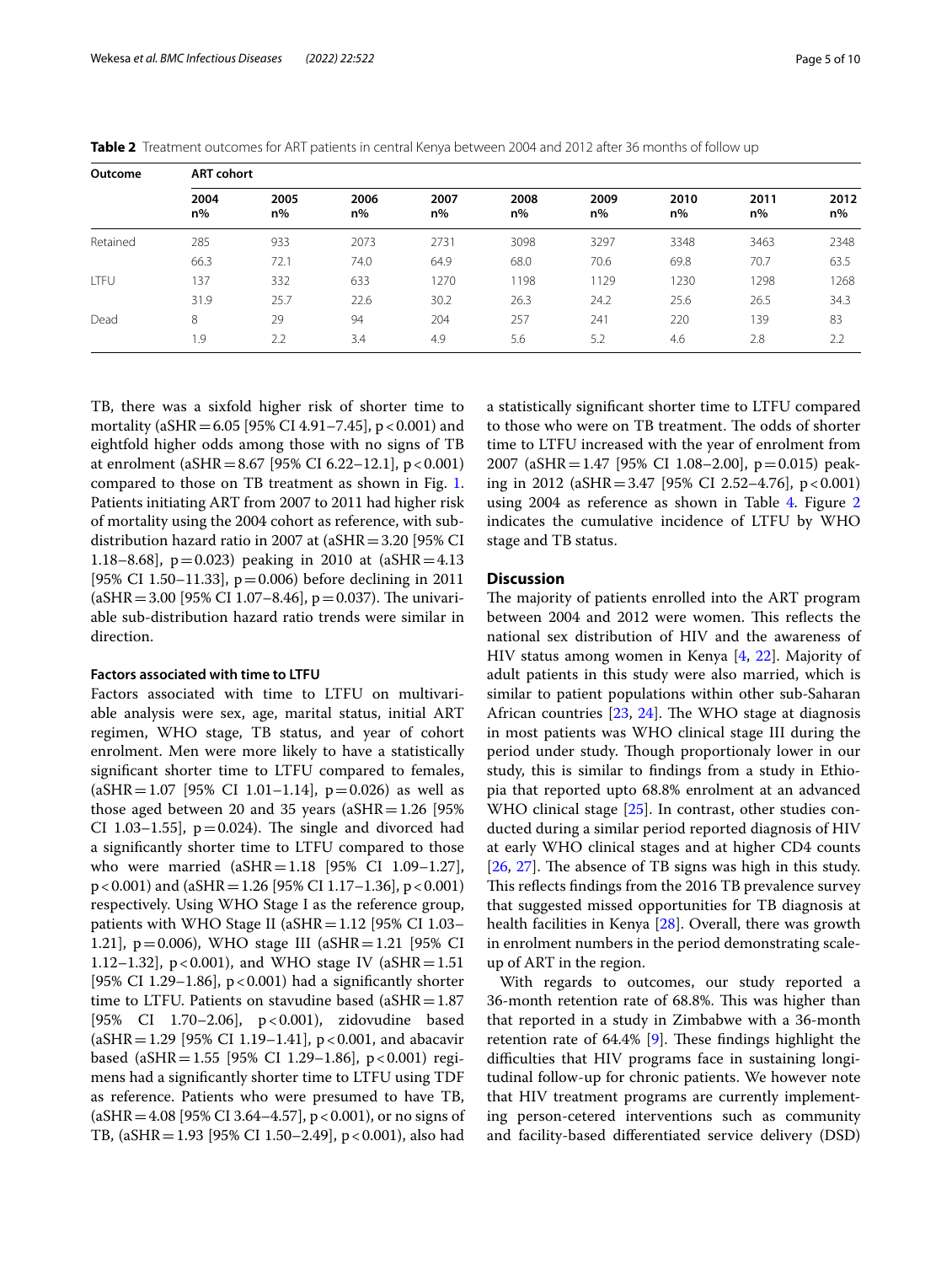<span id="page-5-0"></span>

| <b>Table 3</b> Factors associated with time to mortality for patients on |  |  |
|--------------------------------------------------------------------------|--|--|
| ART in central Kenya between 2004 and 2012 after 36 months of            |  |  |
| follow up                                                                |  |  |

|                    | Univariable           |         | <b>Multivariable</b>          |         |  |
|--------------------|-----------------------|---------|-------------------------------|---------|--|
|                    | SHR (95% CI)          | p value | SHR (95% CI)                  | p value |  |
| Age groups         |                       |         |                               |         |  |
| $0 - 4$            | Ref                   |         | Ref                           |         |  |
| $5 - 9$            | $1.17(0.72 - 1.91)$   | 0.529   | $0.84(0.41 - 1.72)$           | 0.633   |  |
| $10 - 14$          | 1.72 (1.03-2.86)      | 0.037   | $1.01(0.46 - 2.20)$           | 0.979   |  |
| $15 - 19$          | $0.80(0.37 - 1.75)$   | 0.575   | $0.54(0.19 - 1.52)$           | 0.239   |  |
| $20 - 35$          | 1.36 (0.94-1.98)      | 0.108   | $1.42(0.81 - 2.50)$           | 0.224   |  |
| $36 - 50$          | $1.65(1.14 - 2.39)$   | 0.008   | $1.59(0.90 - 2.80)$           | 0.107   |  |
| 51 and above       | $2.36(1.59 - 3.51)$   | < 0.001 | 2.40 (1.32-4.34)              | 0.004   |  |
| Sex                |                       |         |                               |         |  |
| Female             | Ref                   |         | Ref                           |         |  |
| Male               | $1.63(1.44 - 1.86)$   | < 0.001 | $1.63(1.38-1.91)$             | < 0.001 |  |
| Marital status     |                       |         |                               |         |  |
| Single             | $1.47(1.25 - 1.74)$   | < 0.001 | $1.75(1.42 - 2.15)$           | < 0.001 |  |
| Married            | Ref                   |         | Ref                           |         |  |
| Divorced           | $1.37(1.13 - 1.67)$   | 0.001   | $1.33(1.07 - 1.65)$           | 0.010   |  |
| Widowed            | $1.31(1.05 - 1.63)$   | 0.016   | $1.29(1.01 - 1.66)$           | 0.044   |  |
| Regimen started    |                       |         |                               |         |  |
| TDF based          | Ref                   |         | Ref                           |         |  |
| D4T based          | $1.82(1.51 - 2.20)$   | < 0.001 | $1.31(1.00 - 1.72)$           | 0.050   |  |
| AZT based          | $1.30(1.04 - 1.63)$   | 0.021   | $1.15(0.87 - 1.51)$           | 0.339   |  |
| ABC based          | $0.81(0.52 - 1.25)$   | 0.335   | $1.21(0.72 - 2.05)$           | 0.480   |  |
| Baseline WHO stage |                       |         |                               |         |  |
| Stage 1            | Ref                   |         | Ref                           |         |  |
| Stage 2            | 1.82 (1.40–2.37)      | < 0.001 | $1.42(1.06 - 1.91)$           | 0.020   |  |
| Stage 3            | $3.14(2.45 - 4.03)$   | < 0.001 | 2.01 (1.50–2.68)              | < 0.001 |  |
| Stage 4            | 5.42 (4.05-7.24)      | < 0.001 | 4.21 (2.98-5.96)              | < 0.001 |  |
| TB status          |                       |         |                               |         |  |
| ON TB TX           | Ref                   |         | Ref                           |         |  |
| No signs           | 10.50 (7.87-<br>14.02 | < 0.001 | $8.67(6.22 -$<br>12.10        | < 0.001 |  |
| Presumptive<br>ТB  | 8.10 (6.80-9.65)      | < 0.001 | $6.05(4.91 - 7.45)$           | < 0.001 |  |
| ART cohort         |                       |         |                               |         |  |
| 2004               | Ref                   |         |                               |         |  |
| 2005               | $0.79(0.34 - 1.79)$   |         | $0.567$ $0.86$ $(0.26-2.77)$  | 0.795   |  |
| 2006               | $1.31(0.63 - 2.73)$   |         | 0.464 2.29 (0.83-6.34)        | 0.112   |  |
| 2007               | 1.94 (0.95-3.94)      |         | $0.068$ 3.20 (1.18-8.68)      | 0.023   |  |
| 2008               | 2.13 (1.05-4.32)      | 0.036   | 3.97 (1.46-<br>10.77          | 0.007   |  |
| 2009               | $1.90(0.93 - 3.85)$   | 0.077   | 4.07 (1.50-<br>11.07)         | 0.006   |  |
| 2010               | $1.78(0.88 - 3.61)$   |         | $0.112$ 4.13 (1.50-<br>11.33) | 0.006   |  |
| 2011               | $1.09(0.53 - 2.24)$   | 0.812   | 3.00 (1.07-8.46)              | 0.037   |  |
| 2012               | $0.89(0.43 - 1.85)$   |         | 0.748 2.57 (0.90-7.32)        | 0.078   |  |



<span id="page-5-1"></span>models that are reported to improve retention in care [[29](#page-9-4), [30\]](#page-9-5). The isolated decline in retention for the 2012 cohort in our study could have been due to unplanned treatment interruption from election-related political instability following the 2012 general elections in Kenya [[31\]](#page-9-6).

Loss to follow-up decreased from 31.0% in 2004, to 22.0% in 2006 and then increased to 34.0% in 2012. This is similar to loss to follow up rates reported in literature. For example, among 88,000 adults on ART in a Tanzania HIV program, 36.0% were lost to follow-up at 36 months [[32\]](#page-9-7). In a study of HIV programs in Africa and Asia, the 36 month LTFU progressively increased from 11.0 to 21.0% over 5 cohort years [\[33](#page-9-8)]. Rapid program expansion has been found to be a contributing factor for high LTFU, alongside decentralization of ART services, self-transfer of patients, and improved documentation of outcomes [[33\]](#page-9-8).

The total person years of follow up was 74,986 in this study. The incidence rate of LTFU was 9.99 per 100 person years. This incidence rate was lower than the 12.1– 15.3 per 100 person years reported in Latin America and the Caribbean countries [[34\]](#page-9-9) but is similar to the 10.9 per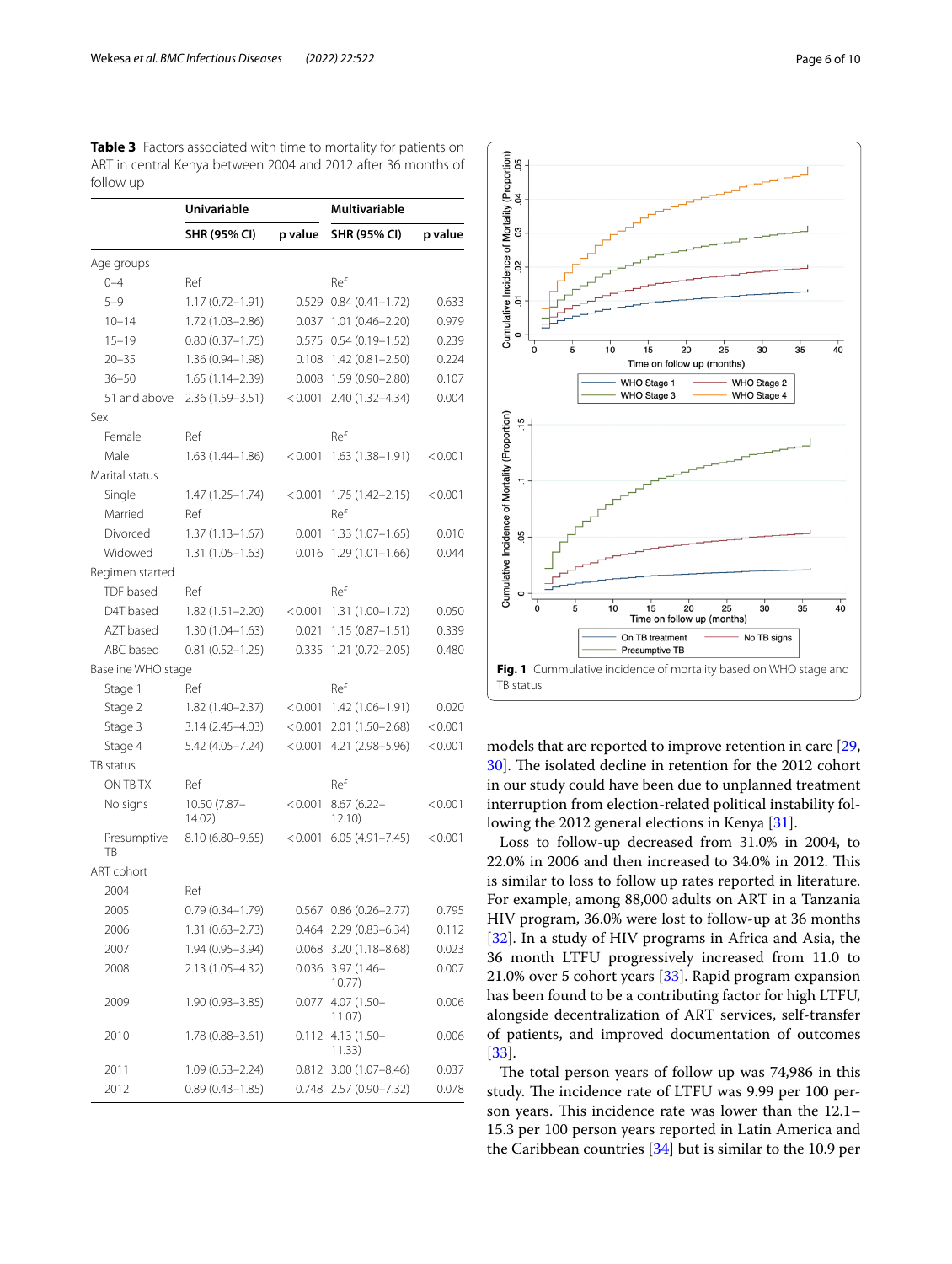<span id="page-6-0"></span>

|           | Table 4 Factors associated with time to LTFU for patients on  |  |  |  |  |
|-----------|---------------------------------------------------------------|--|--|--|--|
|           | ART in central Kenya between 2004 and 2012 after 36 months of |  |  |  |  |
| follow up |                                                               |  |  |  |  |

|                    | <b>Univariable</b>  |         | <b>Multivariable</b>           |         |  |
|--------------------|---------------------|---------|--------------------------------|---------|--|
|                    | SHR (95% CI)        | p value | SHR (95% CI)                   | p value |  |
| Age groups         |                     |         |                                |         |  |
| $0 - 4$            | Ref                 |         | Ref                            |         |  |
| $5 - 9$            | $0.82(0.70 - 0.95)$ |         | $0.009$ $0.76$ $(0.59-0.98)$   | 0.035   |  |
| $10 - 14$          | $0.86(0.72 - 1.03)$ |         | $0.096$ $0.78$ $(0.59-1.04)$   | 0.088   |  |
| $15 - 19$          | $1.18(0.97 - 1.43)$ | 0.095   | $1.08(0.81 - 1.44)$            | 0.604   |  |
| $20 - 35$          | $1.22(1.10-1.36)$   | < 0.001 | $1.26(1.03 - 1.55)$            | 0.024   |  |
| $36 - 50$          | $0.90(0.81 - 1.01)$ |         | $0.063$ $0.91$ $(0.74-1.12)$   | 0.363   |  |
| 51 and above       | $0.86(0.76 - 0.98)$ |         | $0.022$ $0.85$ $(0.68 - 1.06)$ | 0.139   |  |
| Sex                |                     |         |                                |         |  |
| Female             | Ref                 |         | Ref                            |         |  |
| Male               | $1.03(0.98 - 1.08)$ | 0.308   | $1.07(1.01 - 1.14)$            | 0.026   |  |
| Marital status     |                     |         |                                |         |  |
| Single             | $1.19(1.12 - 1.26)$ | < 0.001 | $1.18(1.09 - 1.27)$            | < 0.001 |  |
| Married            | Ref                 |         | Ref                            |         |  |
| Divorced           | $1.30(1.21 - 1.38)$ | < 0.001 | $1.26(1.17-1.36)$              | < 0.001 |  |
| Widowed            | $0.93(0.86 - 1.02)$ | 0.106   | $1.04(0.94 - 1.14)$            | 0.460   |  |
| Regimen started    |                     |         |                                |         |  |
| TDF based          | Ref                 |         | Ref                            |         |  |
| D4T based          | $0.61(0.45 - 0.82)$ | 0.004   | $1.87(1.70 - 2.06)$            | < 0.001 |  |
| AZT based          | $0.48(0.35 - 0.65)$ | 0.632   | $1.29(1.19 - 1.41)$            | < 0.001 |  |
| ABC based          | $0.78(0.45 - 1.36)$ | 0.042   | $1.55(1.29 - 1.86)$            | < 0.001 |  |
| Baseline WHO stage |                     |         |                                |         |  |
| Stage 1            | Ref                 |         | Ref                            |         |  |
| Stage 2            | $1.05(0.98 - 1.12)$ | 0.188   | $1.12(1.03 - 1.21)$            | 0.006   |  |
| Stage 3            | $1.20(1.12 - 1.28)$ | < 0.001 | $1.21(1.12 - 1.32)$            | < 0.001 |  |
| Stage 4            | $1.50(1.36 - 1.66)$ | < 0.001 | $1.51(1.32 - 1.71)$            | < 0.001 |  |
| TB status          |                     |         |                                |         |  |
| ON TB TX           | Ref                 |         | Ref                            |         |  |
| No signs           | $1.88(1.50 - 2.36)$ | < 0.001 | $1.93(1.50 - 2.49)$            | < 0.001 |  |
| Presumptive<br>TB  | 4.59 (4.17 - 5.05)  | < 0.001 | 4.08 (3.64-4.57)               | < 0.001 |  |
| ART cohort         |                     |         |                                |         |  |
| 2004               | Ref                 |         |                                |         |  |
| 2005               | $0.73(0.58 - 0.93)$ |         | $0.010$ $0.78$ $(0.55-1.12)$   | 0.175   |  |
| 2006               | $0.71(0.57 - 0.88)$ |         | $0.002$ $0.99$ $(0.72-1.36)$   | 0.929   |  |
| 2007               | 1.02 (0.83–1.26)    |         | 0.837 1.47 (1.08-2.00)         | 0.015   |  |
| 2008               | $0.89(0.72 - 1.10)$ | 0.275   | $1.46(1.07 - 2.00)$            | 0.016   |  |
| 2009               | $0.81(0.66 - 1.00)$ | 0.049   | $1.53(1.12 - 2.08)$            | 0.007   |  |
| 2010               | $0.87(0.71 - 1.07)$ | 0.189   | $1.94(1.42 - 2.65)$            | < 0.001 |  |
| 2011               | $0.90(0.73 - 1.11)$ |         | $0.324$ $2.45$ $(1.79 - 3.37)$ | < 0.001 |  |
| 2012               | 1.21 (0.99-1.49)    |         | 0.068 3.47 (2.52-4.76)         | < 0.001 |  |

100 person years reported in South Africa [\[35\]](#page-9-10), 10 per 100 person years in Zambia [\[36](#page-9-11)], and 8.2 per 100 person years in Ethiopia [[37\]](#page-9-12). It was however higher than the 4.5 and 3.5 per 100 person years reported in two studies



<span id="page-6-1"></span>conducted in France between 1985 to 1998, and 1997 and 2006 respectively  $[9, 38]$  $[9, 38]$  $[9, 38]$  $[9, 38]$  $[9, 38]$ . The variation may be explained by diferences in study setting and period, health seeking behavior, as well as documentation of transfers and deaths.

The median time to LTFU was 11 months. Factors associated with a shorter time to LTFU included being male, single, separated and widowed, age 20–35, advanced HIV at enrolment, initiation of non-TDF based ART regimens, presence of presumptive or unknown TB status, and enrolment in later cohorts. Studies in sub-Saharan Africa have reported high rates of LTFU within 6 months following ART initiation [[39\]](#page-9-14). More than half the patients receiving ART in two care and treatment centers in Tanzania were LTFU within 3 months of ART initiation [\[40](#page-9-15)]. A study conducted in Ethiopia reported a median LTFU time of 15 months for men, and 23 months for women with nearly half being LTFU within the frst 6 months and 73.0% before 1 year [[41\]](#page-9-16). WHO clinical stage IV was an independent predictor of LTFU [\[42](#page-9-17)]. Advanced immunodefciency at baseline was similarly reported as associated with early LTFU by the Antiretroviral Therapy in Lower-Income Countries (ART-LINC) collaboration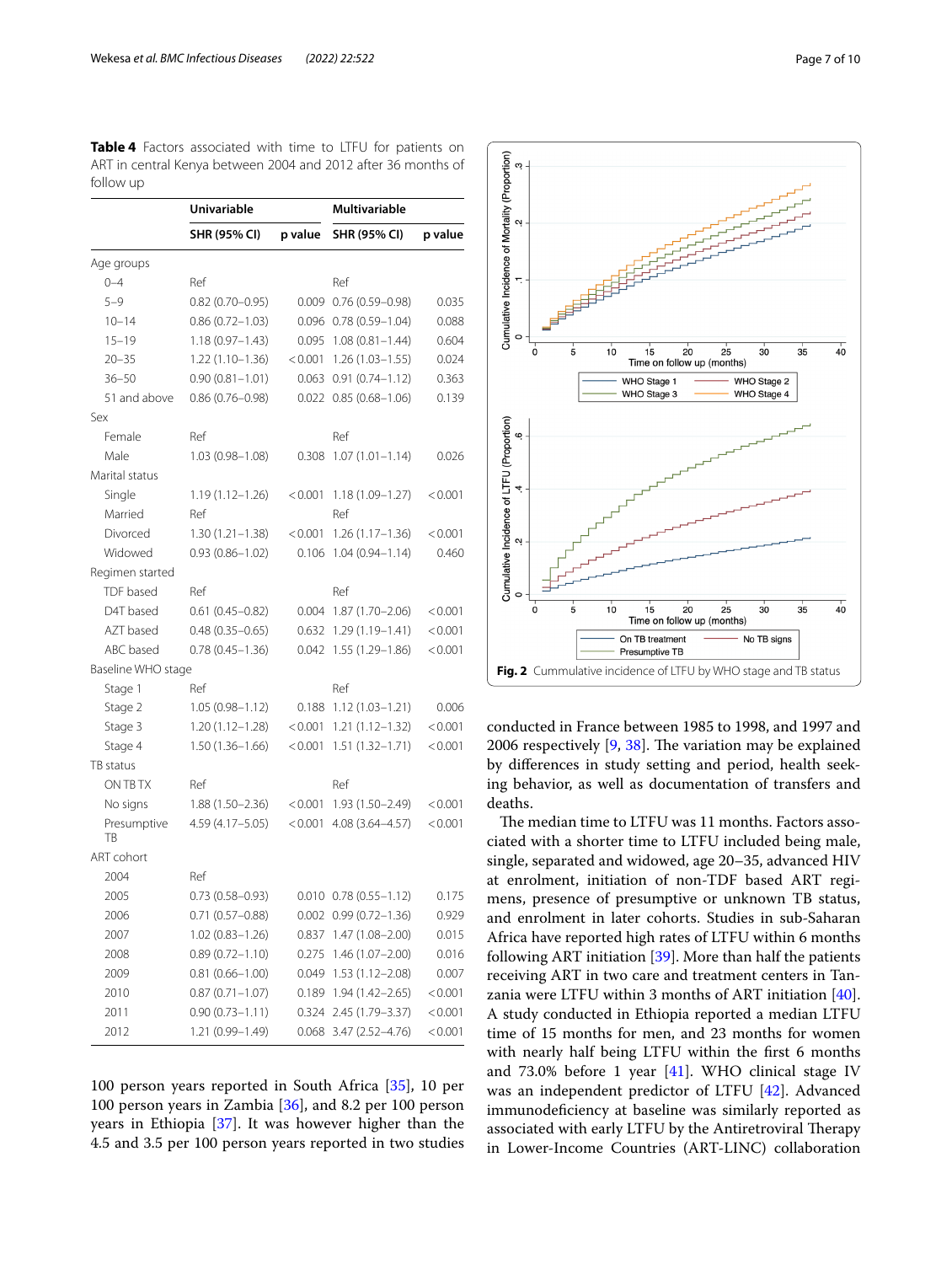study [\[43](#page-9-18)]. In contrast, a study conducted in France reported that immunosuppression at baseline was associated with a decreased risk of LTFU [\[9](#page-8-6)].

The 36-month mortality rate was 4.1%. The rate was lower for earlier and later cohorts years. This rate was lower than the 14.0% mortality rate reported in Tanzania at 36 months and 9.0% reported in a multi country study conducted in Africa and Asia  $[32, 33]$  $[32, 33]$  $[32, 33]$  $[32, 33]$  $[32, 33]$ . This represents evidence of low mortality rates for patients on ART during the scale up of treatment programs [[44,](#page-9-19) [45\]](#page-9-20). While this presents mortality data for older treatment cohorts, we note the recent advancements in treatment, including the adoption of the 'test and treat' policy and more efficatious antiretroviral treatment regimens including Dolutegravir in similar settings [[46,](#page-9-21) [47\]](#page-9-22).

The mortality incidence in our study was 1.2 per 100 person years of follow-up with a median time to death of 3 months. This is similar to results reported in Asia at 1.34 per 100 person years among 8305 patients followed up for 26,217 person years [\[18](#page-8-14)], 3.46 deaths per 100 person years after 5 years of follow-up for 2388 patients in Cameroon [\[48](#page-9-23)] and 1.0–5.0 per 100 person years in patients followed up from 2002 to 2013 in Botswana [\[49](#page-9-24)]. It is however lower than the 21.2 per 100 person years reported in a different study in Cameroon  $[50]$  $[50]$ . The low mortality rate could have been afected by potential misclassifcation bias of mortality cases as LTFU. Studies from developing countries have similarly reported early mortality among patients initiating ART  $[51, 52]$  $[51, 52]$  $[51, 52]$  $[51, 52]$ . The early mortality in this study could be due to presentation at advanced WHO clinical stages resulting in increased risk of opportunistic infections.

Patients who were men, single, divorced or widowed, aged above 51 years, enrolled at advanced WHO stage, with presumptive TB were more likely to have early mortality. Predictors of early mortality at ART initiation in Cameroon included advanced HIV and low CD4 cell count [\[53\]](#page-9-27). In a systematic review and meta-analysis conducted in low and middle income countries, independent factors associated with early mortality in 30 studies included low baseline CD4 cell count, male sex, advanced WHO clinical stage, low body mass index, anemia, and age greater than 40 years [\[33](#page-9-8)]. Yet another study reported TB coinfection, lower baseline weight, and poor treatment adherence as predictors of mortality in HIV patients [\[54](#page-9-28)]. This underscores the need to diagnose and initiate ART before severe immunosuppression, provide psychosocial support systems to the unmarried, screening of comorbities especially noncommunicable diseases for older patients and to establish TB status at enrollment among those with presumptive TB to ensure initiation of treatment as appropriate.

The main strength of this study is the large amount of data available over a 9 year period used for the analysis therefore greatly reducing measurement error. This study had a few limitations; frst, this was a retrospective analysis, relied on routinely collected patient and sometimes incomplete data. Missing data on baseline and routine patient follow up characteristics likely introduced nondiferential measurement bias. Some of the patients classifed as LTFU may have died and this may have had an efect on the estimates, however we believe they may not have changed the general direction of the results. The age of the dataset was also a limitation. However, we believe that insights from this study are relevant. Another limitation with this analysis pertains to data quality barriers and improved data quality over time generally associated with routine program data. Routine data quality assessments and continuous quality improvement projects are ongoing to continuously improve the data and minimize missing and erroneous data. That said, these sites represent an entire region of the public sector providing ART care in Kenya.

#### **Conclusions**

Our study demonstrated evidence of scale-up of HIV treatment programs in central Kenya. Even though majority of those enrolled were at an advanced WHO clinical stage, overall 36-month mortality remained low, though it occurred earlier during follow-up. Cohort LTFU at 36-months showed a general decline in later years and with the losses occurring within the 1st year of follow-up. Predictors of early mortality and LTFU included being male, single, separated or divorced, advanced WHO clinical stage, and among patients not on TB treatment. Evaluation of patients initiating treatment following the universal test and treat policy is recommended to evaluate any change in LTFU and mortality trends.

#### **Abbreviations**

ABC: Abacavir; ART: Antiretroviral therapy; AZT: Zidovudine; CDC: Centers for Disease Control and Prevention; d4T: Stavudine; LTFU: Loss to follow-up; NASCOP: National AIDS and STI Control Program; NCD: Noncommunicable disease; PEPFAR: President's Emergency Plan for AIDS Relief; PITC: Provider initiated testing and counselling; PLHIV: People living with HIV; PMTCT: Prevention of mother-to-child transmission of HIV; SSA: Sub-Saharan Africa; TDF: Tenofovir; WHO: World Health Organization.

#### **Acknowledgements**

We acknowledge the valuable assistance to us in the data collection and management by the healthcare workers, data officers and CHS Tegemeza project and Kenya Ministry of Health leadership in Central Kenya. We also thank the HIV positive clients whose data was used for this analysis and manuscript.

#### **PEPFAR/CDC disclaimer**

The fndings and conclusions in this publication are those of the authors and do not necessarily represent the official position of the funding agency.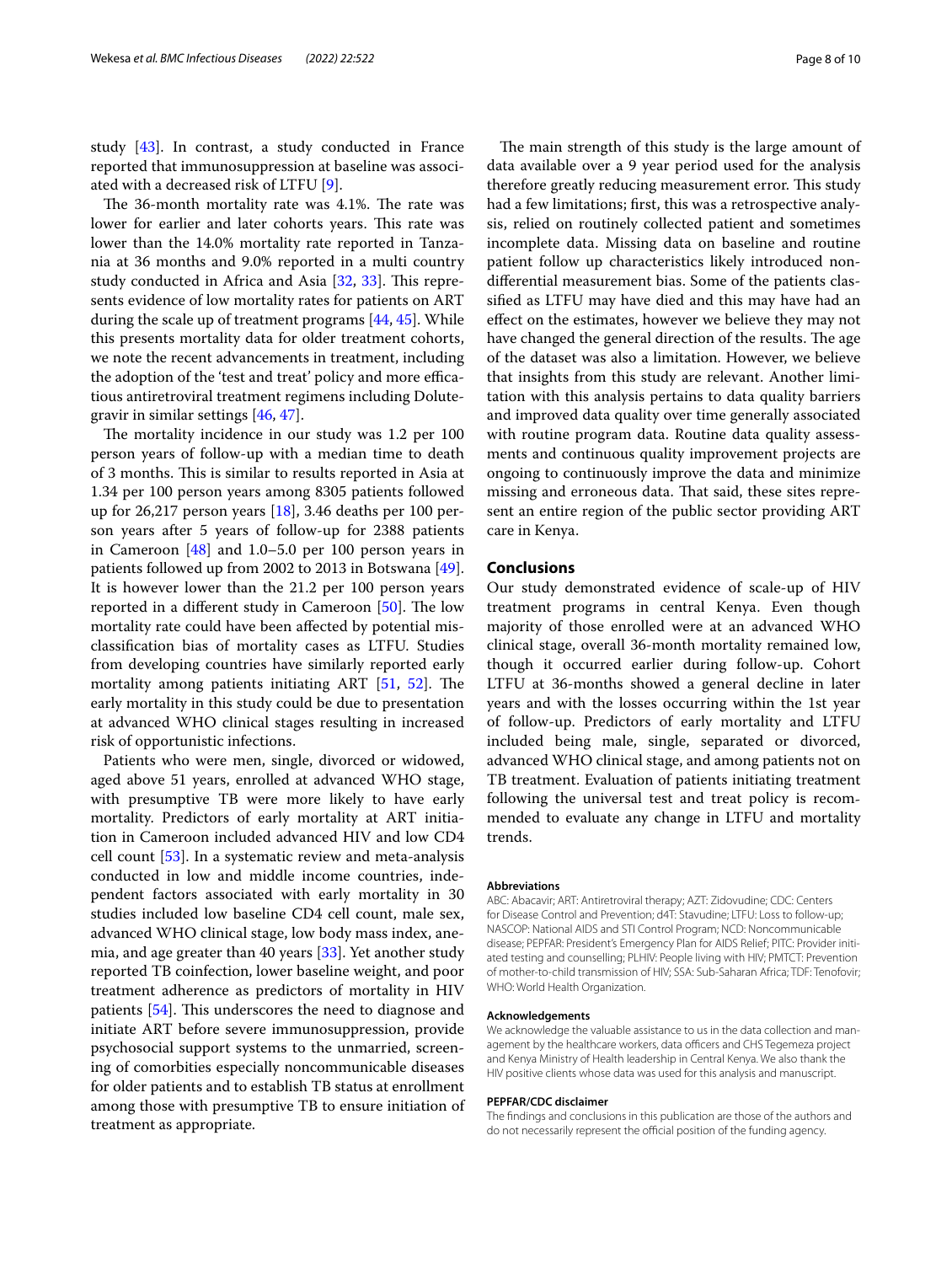#### **Author contributions**

WP and MA advanced the idea and were also in charge of study implementation including data collection. OK and WP were involved in data management, analysis and results writeup. WP, MA and OK contributed in drafting and revision of the manuscript with considerable guidance and intellectual input from co-authors; MJ, and NE. WP and KO have access to the data used and take responsibility for its integrity and accuracy. All authors (WP, MA, OK, MJ, and NE) contributed to the interpretation and review of the data. All authors read and approved the fnal manuscript.

#### **Funding**

The development of this manuscript has been supported by funding from the President's Emergency Plan for AIDS Relief (PEPFAR) through the Centers for Disease Control and Prevention (CDC) under the terms of cooperative agreement NU2GGH002024-01-00. The funding body did not play any role in the study design and collection, analysis, and interpretation of data and in writing of this manuscript.

#### **Availability of data and materials**

The data used is a deidentifed dataset of individual level routine HIV care and treatment data and is not currently publically available as it is property of Ministry of Health and Government of Kenya. However, the dataset can be obtained from the corresponding author based on a reasonable request.

#### **Declarations**

#### **Ethics approval and consent to participate**

Ethical approval was obtained before the start of the study. Local ethical approval was obtained from the Kenyatta National Hospital and University of Nairobi Institutional Review Board (P339/06/2013). The protocol was also reviewed by the Associate Director of Science, Center for Global Health at the US Centers for Disease Control and Prevention (CDC) in line with human research protection procedures and was determined to be research, but CDC investigators did not interact with human subjects or have access to identifable data for research purposes. Anonymity and confdentiality of data was strictly maintained. This was a retrospective study, therefore consent from study participants was waived by the Kenyatta National Hospital and University of Nairobi institutional review board. All the study procedures were done in conformity with Kenya Government, Ministry of Health, CDC and local IRB guidelines and regulations.

#### **Consent for publication**

Not applicable.

#### **Competing interests**

The authors declare that they have no competing interests.

#### **Author details**

<sup>1</sup> Centre for Health Solutions - Kenya, Nairobi, Kenya. <sup>2</sup> Division of Global HIV & TB, Centers for Disease Control and Prevention (CDC), Nairobi, Kenya.

Received: 7 June 2021 Accepted: 24 May 2022<br>Published online: 06 June 2022

#### **References**

- <span id="page-8-0"></span>1. The Joint United Nations Programme on HIV/AIDS U. Global AIDS update 2016. 2016.
- <span id="page-8-1"></span>2. United Nations Programme on HIV/AIDS. UNAIDS. UNAIDS data 2021. 2021. p. 4–38.
- <span id="page-8-2"></span>3. National Aids Control Council. Kenya AIDS strategic framework 2020/21– 2024/25. Minist Heal Kenya [Internet]. 2020; Available from: [http://nacc.or.](http://nacc.or.ke/wp-content/uploads/2015/09/KASF_Final.pdf) [ke/wp-content/uploads/2015/09/KASF\\_Final.pdf](http://nacc.or.ke/wp-content/uploads/2015/09/KASF_Final.pdf).
- <span id="page-8-3"></span>4. National AIDS and STI Control Programme (NASCOP) Kenya. Kenya AIDS indicator survey 2012: fnal report. 2014.
- 5. National AIDS and STI Control Programme (NASCOP). KENPHIA 2018 preliminary report [Internet]. Ministry of Health, Kenya. 2018. Available from: [http://link.springer.com/10.1007/978-3-319-59379-1%0A.](http://link.springer.com/10.1007/978-3-319-59379-1%0A) [https://doi.org/](https://doi.org/10.1016/B978-0-12-420070-8.00002-7%0A) [10.1016/B978-0-12-420070-8.00002-7%0A.](https://doi.org/10.1016/B978-0-12-420070-8.00002-7%0A) [https://doi.org/10.1016/j.ab.](https://doi.org/10.1016/j.ab.2015.03.024%0A)

[2015.03.024%0A.](https://doi.org/10.1016/j.ab.2015.03.024%0A) <https://doi.org/10.1080/07352689.2018.1441103%0A>. <http://www.chile.bmw-motorrad.cl/sync/showroom/lam/es/bike/urb>.

- 6. National AIDS and STI Control Program (NASCOP). Guidelines for antiretroviral therapy in Kenya. 4th ed., vol. 2011. 2011. 230 p.
- <span id="page-8-4"></span>7. Ministry of Health NA and SCP (NASCOP). Guidelines on use of antiretroviral drugs for treating and preventing HIV infection: a rapid advice. 2014.
- <span id="page-8-5"></span>8. Mutimura E, Addison D, Anastos K, Hoover D, Claude J, Karenzie B, et al. Trends in and correlates of CD4+ cell count at antiretroviral therapy initiation after changes in national ART guidelines in Rwanda. AIDS. 2015;29(March 2013):67–76.
- <span id="page-8-6"></span>9. Mutasa-Apollo T, Shiraishi RW, Takarinda KC, Dzangare J, Mugurungi O, Murungu J, et al. Patient retention, clinical outcomes and attritionassociated factors of HIV-infected patients enrolled in Zimbabwe's National Antiretroviral Therapy Programme, 2007–2010. PLoS ONE. 2014;9(1):2007–10.
- <span id="page-8-10"></span>10. Fox MP, Rosen S. Retention of adult patients on antiretroviral therapy in low- and middle-income countries: systematic review and meta-analysis 2008–2013. J Acquir Immune Defc Syndr. 2015;69(1):98–108.
- 11. Kiplagat J, Mwangi A, Keter A, Braitstein P, Sang E, Negin J, et al. Retention in care among older adults living with HIV in western Kenya: a retrospective observational cohort study. PLoS ONE. 2018;13(3):1–12.
- <span id="page-8-7"></span>12. Wekesa P, McLigeyo A, Owuor K, Mwangi J, Nganga E, Masamaro K. Factors associated with 36-month loss to follow-up and mortality outcomes among HIV-infected adults on antiretroviral therapy in Central Kenya. BMC Public Health. 2020;20(1):1–11.
- <span id="page-8-8"></span>13. Gesesew HA, Ward P, Woldemichael K, Mwanri L. Prevalence, trend and risk factors for antiretroviral therapy discontinuation among HIV-infected adults in Ethiopia in 2033–2015. PLoS ONE. 2017;12(6):e0179533.
- <span id="page-8-9"></span>14. Zurcher K, Mooser A, Anderegg N, Tymejczyk O, Couvillon MJ, Nash D, et al. Outcomes of HIV-positive patients lost to follow-up in African treatment programmes. Trop Med Int Health. 2017;22(4):375–87.
- <span id="page-8-11"></span>15. Mberi MN, Kuonza LR, Dube NM, Nattey C, Manda S, Summers R. Determinants of loss to follow-up in patients on antiretroviral treatment, South Africa, 2004–2012: a cohort study. BMC Health Serv Res. 2015. [https://doi.](https://doi.org/10.1186/s12913-015-0912-2) [org/10.1186/s12913-015-0912-2.](https://doi.org/10.1186/s12913-015-0912-2)
- <span id="page-8-12"></span>16. Smurzynski M, Collier AC, Koletar SL, Bosch RJ, Wu K, Bastow B, Benson CA. AIDS clinical trials group longitudinal linked randomized trials (ALLRT): rationale, design, and baseline characteristics. HIV clinical trials. 2008;9(4):269-82.
- <span id="page-8-13"></span>17. Ndiaye B, Ould K, Salleron J, Bataille P, Bonnevie F, Cochonat K, et al. Incidence rate and risk factors for loss to follow-up in HIV-infected patients from fve French clinical centres in Northern France—January 1997 to December 2006. Antivir Ther. 2009. [https://doi.org/10.1177/1359653509](https://doi.org/10.1177/135965350901400413) [01400413](https://doi.org/10.1177/135965350901400413).
- <span id="page-8-14"></span>18. La MNLD, Ly PS, Nguyen KV, Merati TP, Pham TT, Lee MP, et al. Loss to follow-up trends in HIV-positive patients receiving antiretroviral treatment in Asia From 2003 to 2013. J Acquir Immune Defc Syndr. 2017;74(5):555–62.
- <span id="page-8-15"></span>19. Tachbele E, Ameni G. Survival and predictors of mortality among human immunodefciency virus patients on anti-retroviral treatment at Jinka Hospital, South Omo, Ethiopia: a six years retrospective cohort study. Epidemiol Health. 2016;38:e2016049.
- <span id="page-8-16"></span>20. Bakoyannis G, Touloumi G. Practical methods for competing risks data: a review. Stat Methods Med Res. 2012;21(3):257–72.
- <span id="page-8-17"></span>21. Gooley TA, Leisenring W, Crowley J, Storer BE. Estimation of failure probabilities in the presence of competing risks. Stat Med. 1999;18(February 1998):695–706.
- <span id="page-8-18"></span>22. Thompson AE, Anisimowicz Y, Miedema B, Hogg W, Wodchis WP, Aubrey-Bassler K. The infuence of gender and other patient characteristics on health care-seeking behaviour: a QUALICOPC study. BMC Fam Pract. 2016;17(1):1–7.
- <span id="page-8-19"></span>23. London S. Most heterosexual HIV transmission in urban Rwanda and Zambia occurs in married or cohabiting couples. Int Fam Plan Perspect. 2008;34(3):146.
- <span id="page-8-20"></span>24. Kaiser R, Bunnell R, Hightower A, Kim AA, Cherutich P, Mwangi M, et al. Factors associated with HIV infection in married or cohabitating couples in Kenya: results from a nationally representative study. PLoS ONE. 2011;6(3):e17842.
- <span id="page-8-21"></span>25. Assen A, Molla F, Wondimu A, Abrha S, Melkam W, Tadesse E, et al. Late presentation for diagnosis of HIV infection among HIV positive patients in South Tigray Zone, Ethiopia. BMC Public Health. 2016;16(1):1–7.